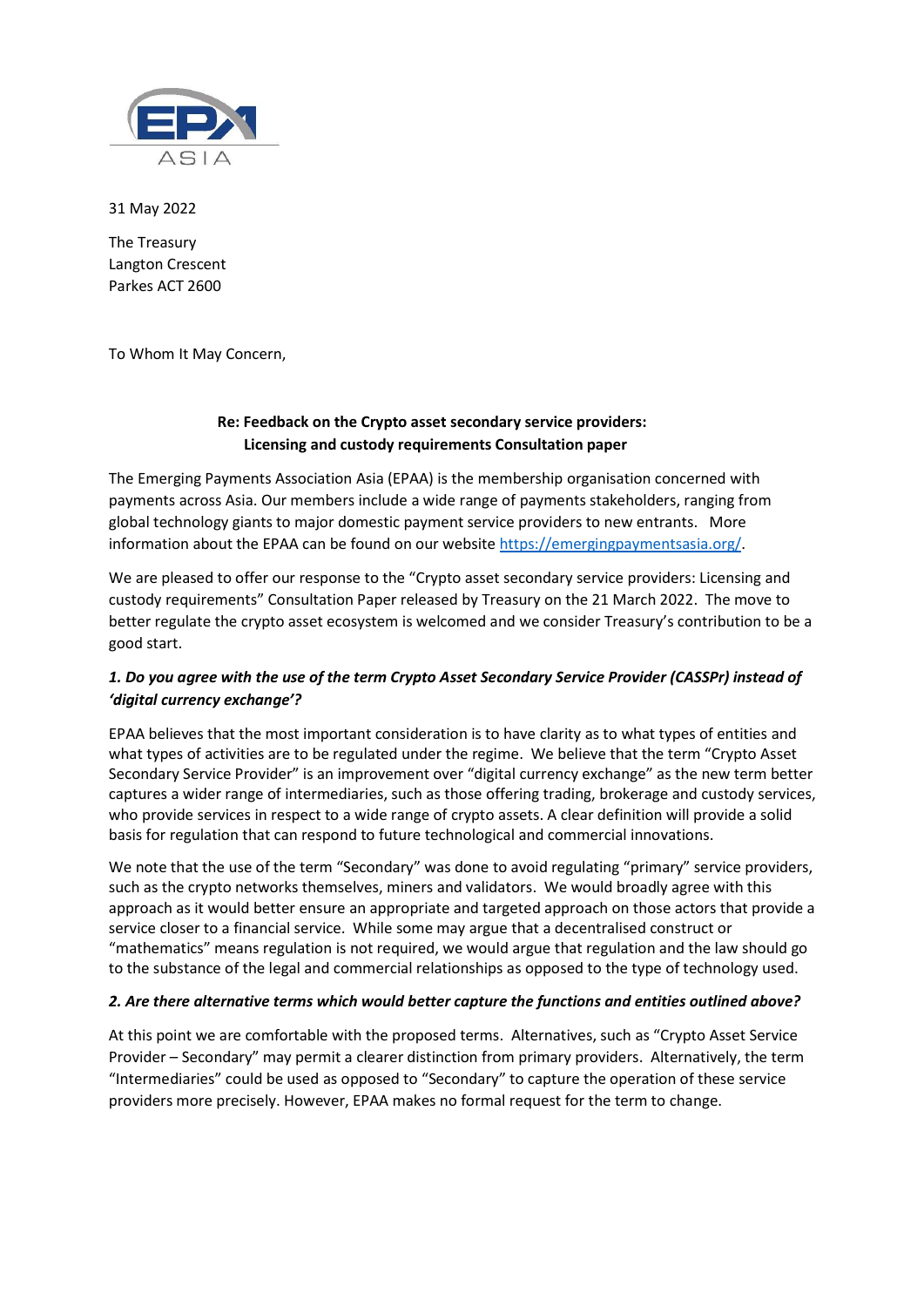#### 3. Is the above definition of crypto asset precise and appropriate? If not, please provide alternative suggestions or amendments.

Crypto assets are defined in the Consultation Paper as "a digital representation of value or contractual rights that can be transferred, stored or traded electronically, and whose ownership is either determined or otherwise substantially affected by a cryptographic proof."

We would note that certain shared ledgers do not require cryptographic proofs. It may be possible to implement similar systems without cryptographic proofs on permissioned ledgers such as R3 Corda, DAH, Ripple and others.

At this point EPAA would not propose removing the second half of the definition as it would then capture a very wide range of non-crypto assets. However, we would advise Treasury to closely monitor market developments so that shared ledgers that choose to migrate away from cryptographic proofs for the purpose of avoiding regulation continue to be treated the same way within the regime. Once again, the substance of what is provided needs to be at the heart of the regulatory approach.

## 4. Do you agree with the proposal that one definition for crypto assets be developed to apply across all Australian regulatory frameworks?

EPAA agrees that, ideally, a consistent definition for crypto assets should be developed and applied across Australian regulatory frameworks. This would lay the foundation for greater regulatory consistency, which would benefit crypto asset service providers looking to establish and operate in Australia.

We would also like to draw attention to the categorisation of crypto assets into financial and nonfinancial products. We would suggest the Treasury consider adopting taxonomy and approaches for crypto assets to be aligned to the asset's economic purpose and function; this offers greater regulatory clarity for crypto asset service providers, whose business models are likely to revolve around more specific use cases rather than "financial and non-financial" applications.

The UK and Singapore are examples of markets that have adopted a taxonomy based on economic purpose and function. While there are distinct differences between the two markets' approaches, a categorisation as such has helped to create clarity for the crypto asset industry and supported consumer understanding of the applications of various types of digital assets (e.g., for payment, securities, or utility).

## 5. Should CASSPrs who provide services for all types of crypto assets be included in the licencing regime, or should specific types of crypto assets be carved out (e.g., NFTs)?

We believe that for the most, for the most part, all tradable assets that are negotiable should be included. Broadly excluding an entire class of assets can undermine competitive neutrality and, as a result, create market distortions and unwanted arbitrage opportunities.

However, as noted above, we need to consider a better taxonomy of the economic purpose and function of the asset to determine whether it should be included. For example, unless an NFT comes with a set of rights that make them effectively financial products, they should be excluded. Trading of pure art NFTs on a platform like Opensea is generally not regulated in other jurisdictions and doing so would make Australia an outlier. Regulation should look at the substance of the asset, so digital art represented by NFTs should be regulated in the same way as art represented by physical media.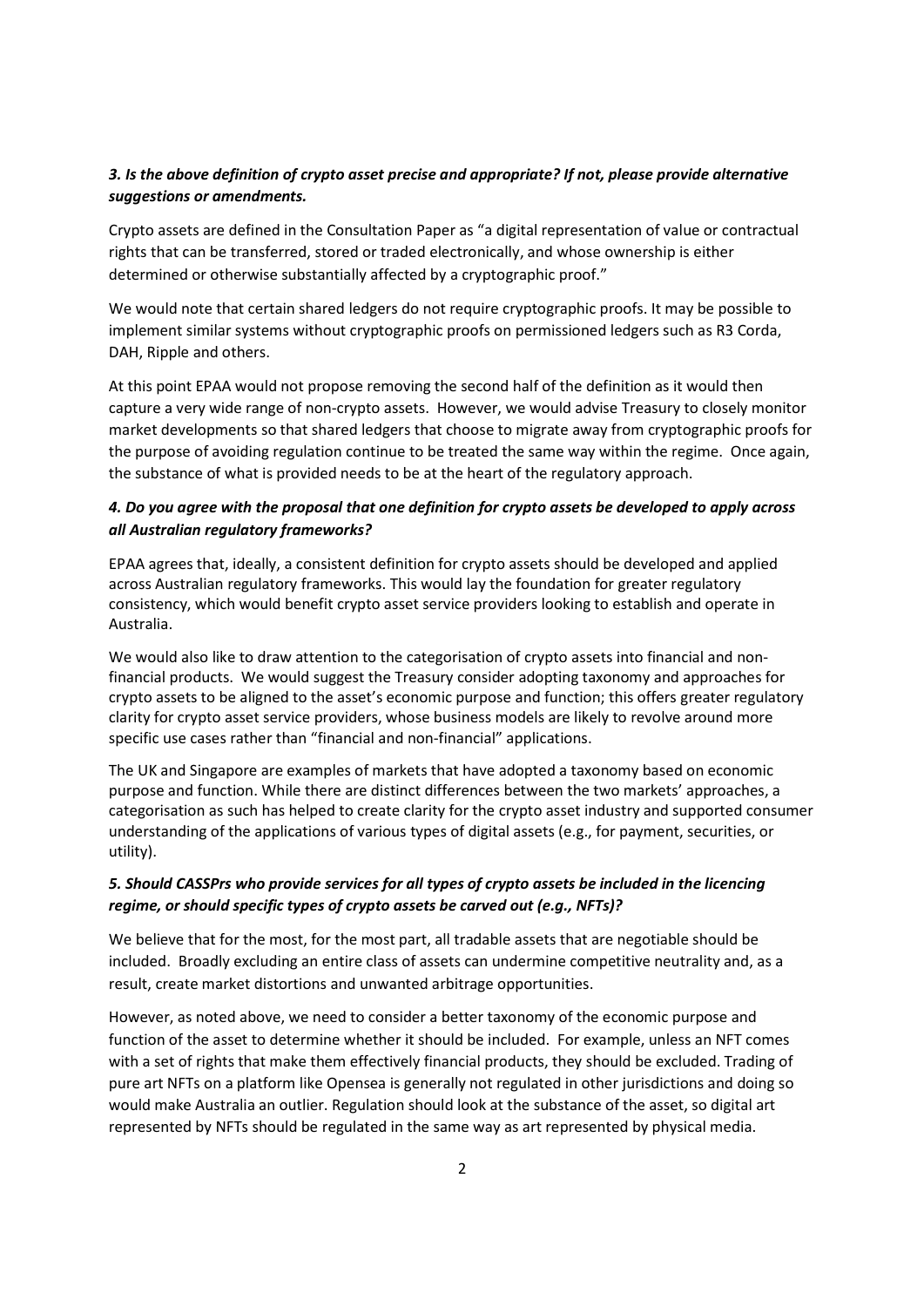#### 6. Do you see these policy objectives as appropriate?

EPAA agrees with the policy objectives to (i) minimise risks to consumers, (ii) support safe payments with regard to AML/CTF and (iii) provide regulatory certainty. We appreciate the focus placed on consumer protection and ensuring responsible service provision in the area of AML/CTF compliance.

#### 7. Are there policy objectives that should be expanded on, or others that should be included?

EPAA offers the following additional points for further deliberation:

Innovation and global competitiveness: EPAA urge Treasury to consider its policy position on Australia as a global-regional crypto asset innovation centre and thought leader. While several markets are adopting crypto asset policies to strengthen consumer safeguards and mitigate risk, regulations are also being wielded to empower innovation and foster a thriving crypto asset industry. These bring investment, jobs, new technologies, and opportunities to any market. it is a critical moment for Australia to lay the ground for a fair and proportionate framework towards regulating crypt asset service providers; and a licensing regime which imbues consumer confidence and is a marker for a well governed crypto asset company.

Custody of the crypto asset: One major risk to consumers related to the custody of the crypto asset. There is the question of what happens if the provider is hacked, or if the asset is lost. Providers should be held liable for fraud and mistaken transactions, where grounds are legitimate, in a manner similar to how this is addressed in the ePayments Code. Lost assets should also be legally claimable from the provider and we do not see a government guarantee as necessary. We believe an ability to make claims through the courts will encourage the marketplace to seek crypto assets that have better governance and recourse, and could encourage other nations to adopt similar policies, making the overall market safer.

Harmonisation with financial services sector regulations: EPAA notes that Treasury is also considering reform to the payments licensing regime. The consultation paper largely signals the intent to regulate CASSPrs for non-financial products and elects not to discuss regulations for crypto assets that are deemed financial products on the basis that regulatory frameworks that are already in place. However, given the role of ASIC, the AFS license, and the use case of crypto assets in payments, it is critical to consider the effects of changes to the payments licensing regime on the crypto asset industry. EPAA encourages efforts in payments reform and crypto asset regulations drafting to proceed in parallel and responsible governmental parties engage in frequent dialogue to minimise inconsistencies.

Global collaboration: We also urge Treasury to work with neighbours especially in the region to allow for a safer cross-border operating environment. The crypto world is a global one, and nations need to work together to effect change.

#### 8. Do you agree with the proposed scope detailed above?

The proposed scope would make CASSPrs to be regulated in a manner similar to the AFSL regime with AUSTRAC oversight remaining with AML/CTF compliance.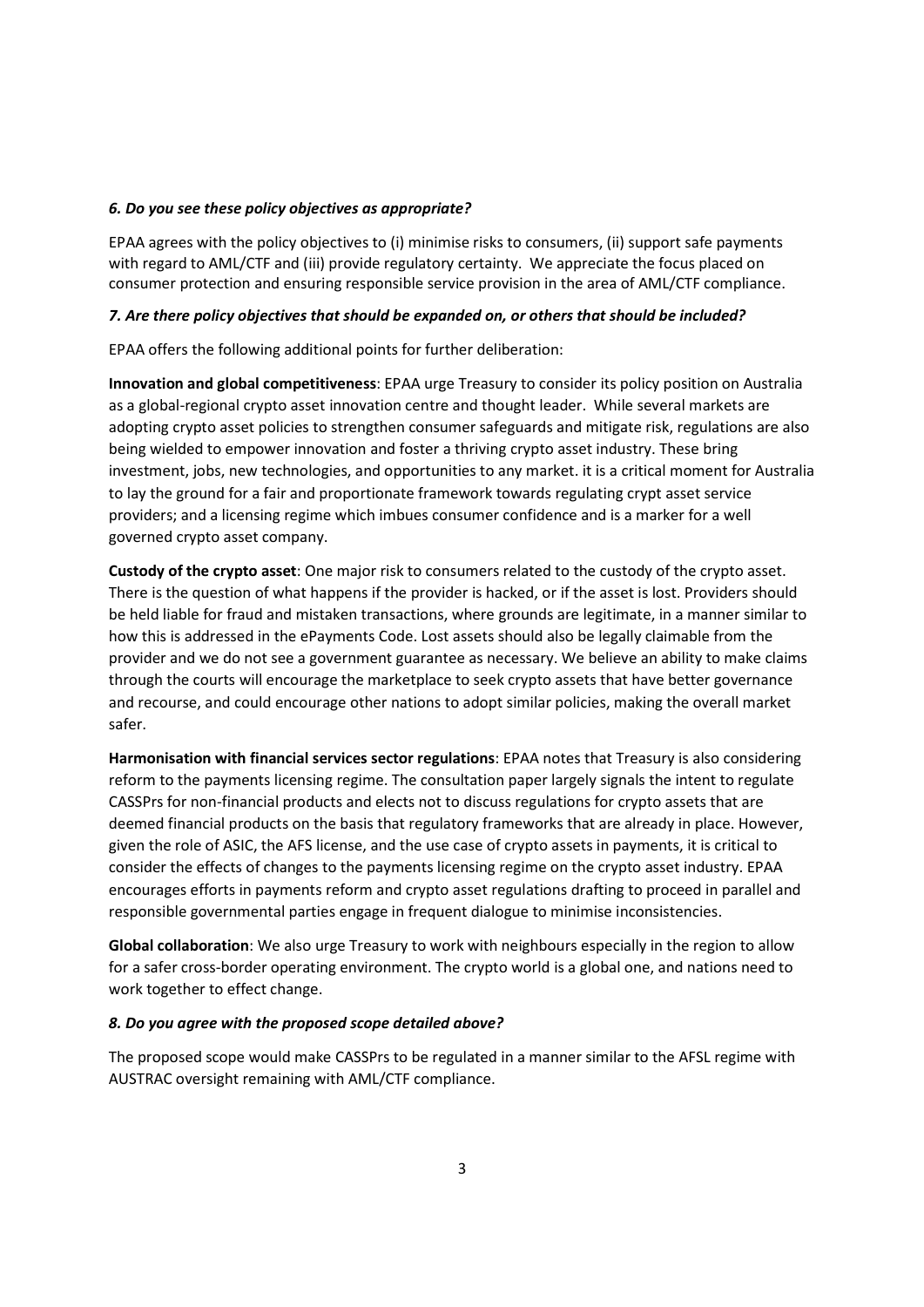## 9. Should CASSPrs that engage with any crypto assets be required to be licenced, or should the requirement be specific to subsets of crypto assets? For example, how should the regime treat nonfungible token (NFT) platforms?

Care needs to be taken so that AFSL-like requirements are only applied when necessary and new emerging technologies are not unnecessarily stifled, particularly before policymakers are able to properly understand the risks.

As we noted earlier, the regulation should look at the substance of the economic function and purpose of the asset and NFTs that function as digital art should be treated similarly as physical art, rather than as a financial product.

## 10. How do we best minimise regulatory duplication and ensure that as far as possible CASSPrs are not simultaneously subject to other regulatory regimes (e.g. in financial services)?

The central problem that crypto tried to address was the inefficiency, lack of confidence and lack of diversity within the existing financial system. This, in turn, created a parallel but lightly regulated world, that should be subject to proportionate regulation. However, care is needed so that this regulation does not recreate the problems to innovation was trying to address. We need to balance efficiency, diversity and choice with safety in achieving a more effective and acceptable system, or we could find ourselves in a similar situation with even more radical alternate technology in the coming years.

Having accepted that premise, a unified approach that (a) simplifies the requirements to provide AFSL and/or CASSPr services that is (b) applies proportionate requirements is recommended, along with (c) a cross-border approach to ensure global harmonisation.

#### 11. Are the proposed obligations appropriate? Are there any others that ought to apply?

The definition of CASSPrs is very broad, with obligations generally applying to crypto traders, brokerage and exchanges. As noted above, any AFSL-like obligations must be fit for purpose and calibrated to the relative risks and impact on growth and innovation within the sector.

#### 12. Should there be a ban on CASSPrs airdropping crypto assets through the services they provide?

Airdropping is a useful and innovative approach to providing assets and should not be banned at the outset without a better understanding of which practices are unsafe. Airdropping was used successfully by state governments in the pandemic (e.g. NSW Dine and Discover), could be a feature of a government CBDC. On this basis, airdropping should not be blanket-banned from the outset.

# 13. Should there be a ban on not providing advice which takes into account a person's personal circumstances in respect of crypto assets available on a licensee's platform or service? That is, should the CASSPrs be prohibited from influencing a person in a manner which would constitute the provision of personal advice if it were in respect of a financial product (instead of a crypto asset)?

The definition of CASSPrs in the paper is broader than just exchanges. Providing crypto advice, for the average person is akin to providing financial advice (savings are used to purchase them, there are risks, and unscrupulous players). Therefore, similar constraints may be required to provide crypto-advice, though as noted above calibrating with the risks and impacts on competition and innovation need to be carefully considered.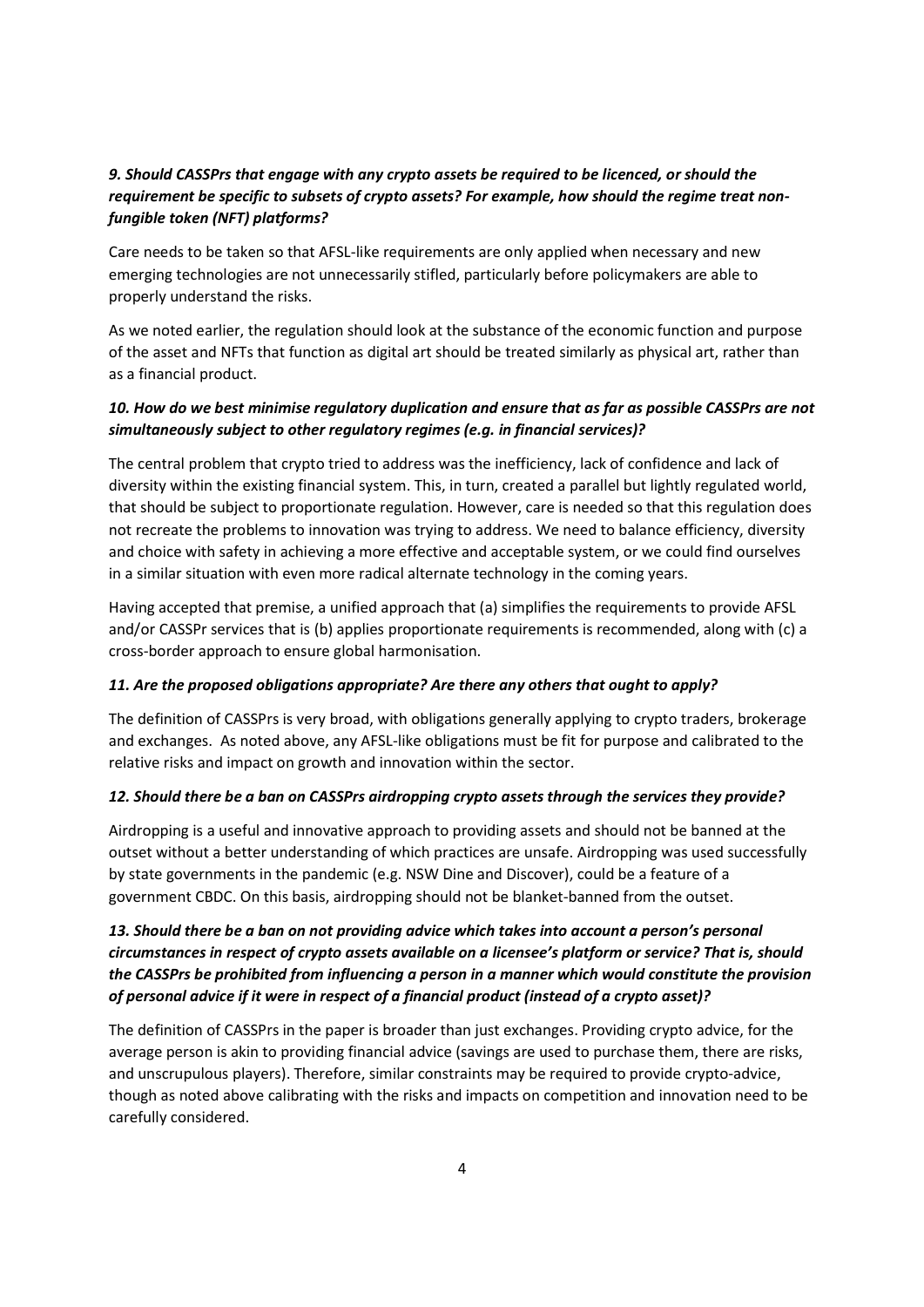#### \*\*\*\*

## 15. Do you support bringing all crypto assets into the financial product regulatory regime? What benefits or drawbacks would this option present compared to other options in this paper?

We stress the need to simplify the regulatory regime and advocate for a more level playing field between CASSPrs and AFSL. As such the "option 1" meets the second requirement but leads to inefficiency and lack of diversity as mentioned earlier due to the high bar of entry. If this option were selected, simplification of the process especially for start-ups should be considered.

\*\*\*\*

# 17. Do you support this approach instead of the proposed licensing regime? If you do support a voluntary code of conduct, should they be enforceable by an external dispute resolution body? Are the principles outlined in the codes above appropriate for adoption in Australia?

We support, as mentioned a simplified approach. As a result, "option 2" meets our first measure but would fail on the second. That said, it is a mature process, and consideration should be given to simplifying compliance for some current AFSL categories along the lines mentioned here. Allowing a regulatory loophole, as this may do, for an AFSL equivalence service, opens an avenue that could harm consumers.

\*\*\*\*

# 19. Are there any proposed obligations that are not appropriate in relation to the custody of crypto assets?

The practices listed are reasonable. More may be recommended as issues become more apparent. Regulators should be wary of excessive regulation of custodial services, because increasing costs mean that open-source or overseas solutions become more attractive to the detriment of consumers.

# 20. Are there any additional obligations that need to be imposed in relation to the custody of crypto assets that are not identified above?

Transfers to external wallets could be recorded and reported as cross-border transactions, particularly if it cannot be ascertained if the external wallet is domestic or international.

# 21. There are no specific domestic location requirements for custodians. Do you think this is something that needs to be mandated? If so, what would this requirement consist of?

APRA tends to recommend data be held domestically if access is demanded through a legal mechanism, and as a result, domestic data is easier to access. While this is good regulatory practice, it may add to costs of data storage and governments should seek to enable treaties or government/commercial agreements that allow for statutory cross-border access to data.

## 22. Are the principles detailed above sufficient to appropriately safekeep client crypto assets?

The details outlined seem satisfactory for now but should be subject to review and improvement.

## 23. Should further standards be prescribed? If so, please provide details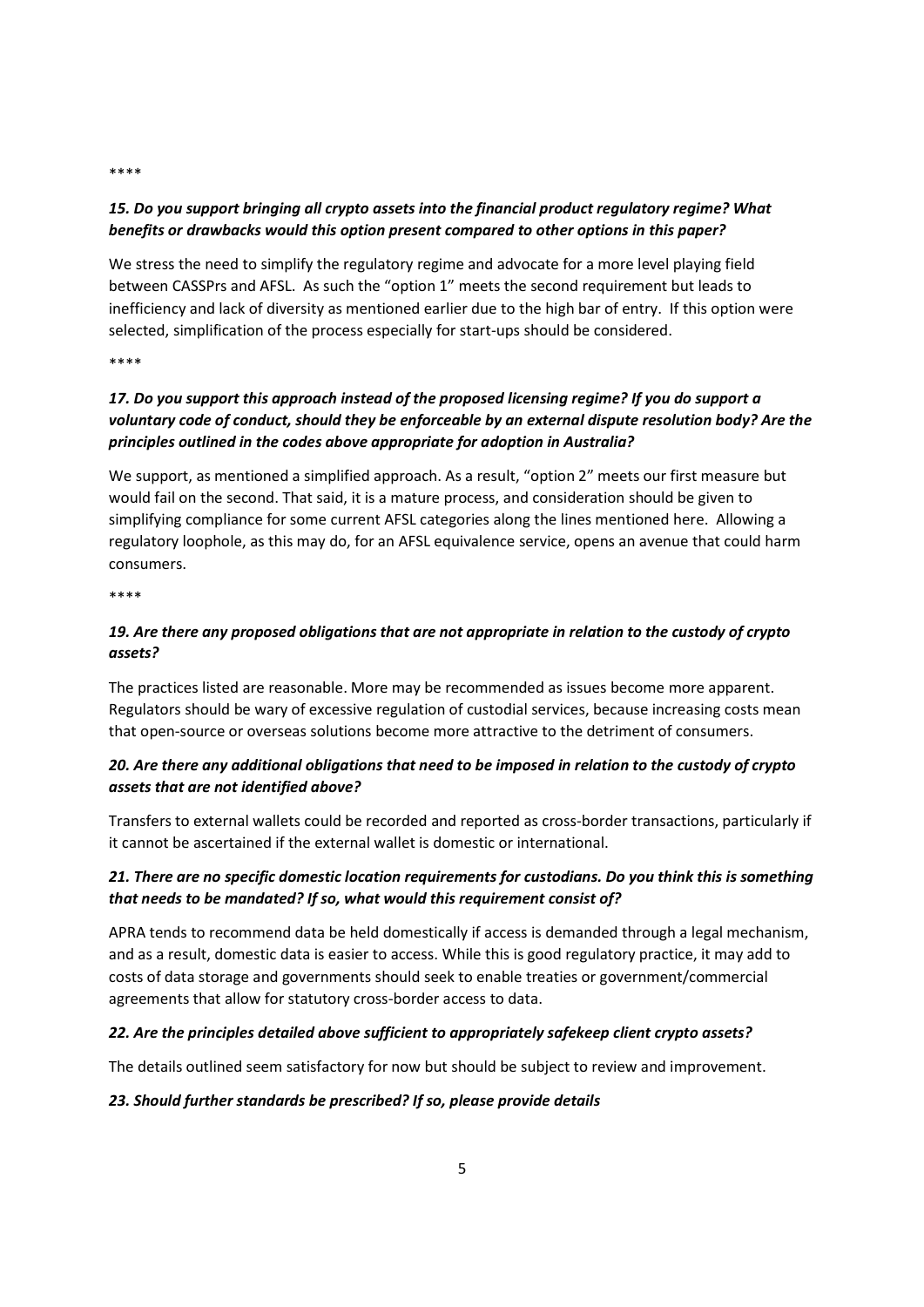As noted, a missing piece is the recourse if assets go missing. An insurance benchmark may be set (e.g. 10% of assets held for example). Also, it is unclear what happens in the event of bankruptcy or internal fraud. There is significant common law on bankruptcy that may be hard to displace with legislation, so commercial secured creditor constructs may be the answer that supersede, and secondary creditor claim (including the Government) will aid these providers getting customer support.

\*\*\*\*

#### 25. Is an industry self-regulatory model appropriate for custodians of crypto assets in Australia?

Given the relatively reasonable measures suggested in the regulated model, these measures should be implemented in any self-regulated model. Consideration should be given to self-regulation to supplement or even replace explicit licensing over time as the sector matures.

## 26. Are there clear examples that demonstrate the appropriateness, or lack thereof, a self-regulatory regime?

Outside the crypto-world, self-regulated regimes have existed successfully in financial services for many years, though we would admit they (like regulated regimes) have both strengths and weaknesses. The payments space has operated reasonably effectively with industry self-regulation through bodies such as AusPayNet, though care needs to be given to ensure there are no barriers to entry are created via self-regulation.

## 27. Is there a failure with the current self-regulatory model being used by industry, and could this be improved?

Clearly failures of crypto exchanges/custody are a major issue and demonstrates improvement is required. Despite the absence of robust industry self-regulation within the crypto exchange / custody market at the current time, this does not mean that self-regulation cannot work in the future.

\*\*\*\*

# 29. Do you have any views on how the non-exhaustive list of crypto asset categories described ought to be classified as (1) crypto assets, (2) financial products or (3) other product services or asset type? Please provide your reasons.

A simple definition could be: "A crypto asset is a financial product if it is highly negotiable, can be traded electronically to a broad market and is primarily intended for financial or economic purposes. A crypto asset is also a financial product if it is sold akin to a financial investment product."

## 30. Are there any other descriptions of crypto assets that we should consider as part of the classification exercise? Please provide descriptions and examples.

As mentioned before, digital assets (that do not require cryptographic proof) through shared or permissioned ledgers should be included, though care needs to be taken so it is not too broad to capture other assets that have a digital form such as stored value, securities, bank accounts etc.

## 31. Are there other examples of crypto asset that are financial products?